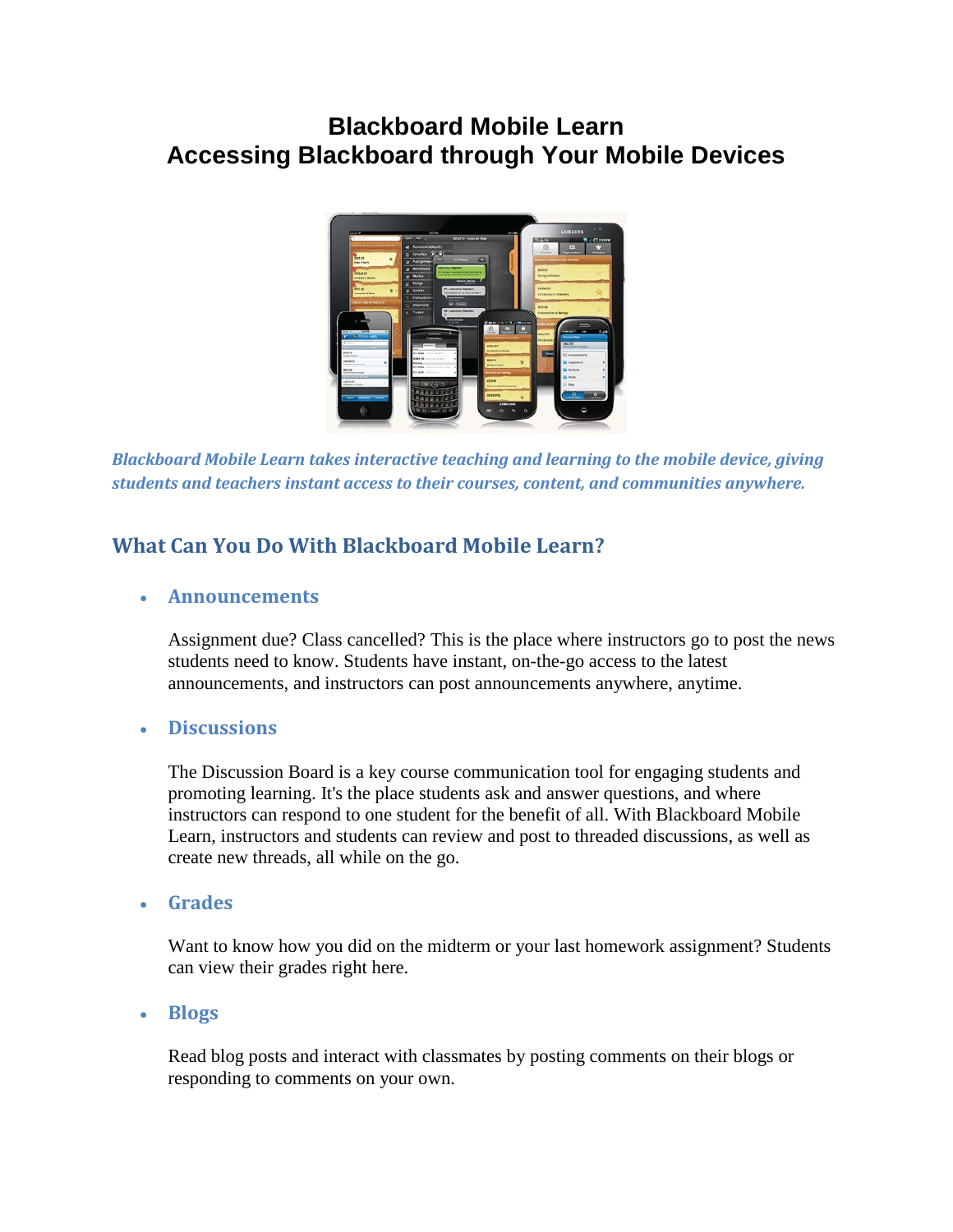• **Roster**

Wondering who's in your class? With the class roster, you can quickly see your full class list, making organizing study groups a whole lot easier.

• **Journals**

Read and reflect on your Journal posts and those of your classmates. Both students and instructors can comment on Journals.

### **Limitations of Blackboard Mobile Learn**

While the app does offer a native environment for accessing Blackboard course content on a mobile device, the underlying technology of whichever mobile device being used may limit the Blackboard features that can be accessed from the app. **The following features likely will not work properly when accessed from the app and therefore should only be used when accessing from a full browser on a computer:** 

#### **FACULTY**

- adding new content to a course
- building tests, quizzes, and surveys
- grading assignments

#### **STUDENTS**

- submitting tests, quizzes, and surveys
- submitting assignments
- adjusting Grade Center options
- participating in chat or synchronous sessions
- viewing any Flash-based instructional content or movies

WCJC strongly discourages students from taking quizzes and tests or submitting course work through Blackboard using a mobile or handheld device (iPad, smartphone, etc.).

# **Frequently Asked Questions**

#### **What is Blackboard Mobile Learn?**

Blackboard Mobile Learn allows students and faculty to access teaching and learning wherever and whenever they want on mobile devices. Blackboard Mobile Learn extends and enriches the course experience of Blackboard Learn, the leading web-based teaching and learning platform, in native mobile applications built for a range of mobile devices.

#### **What can I do on Blackboard Mobile Learn?**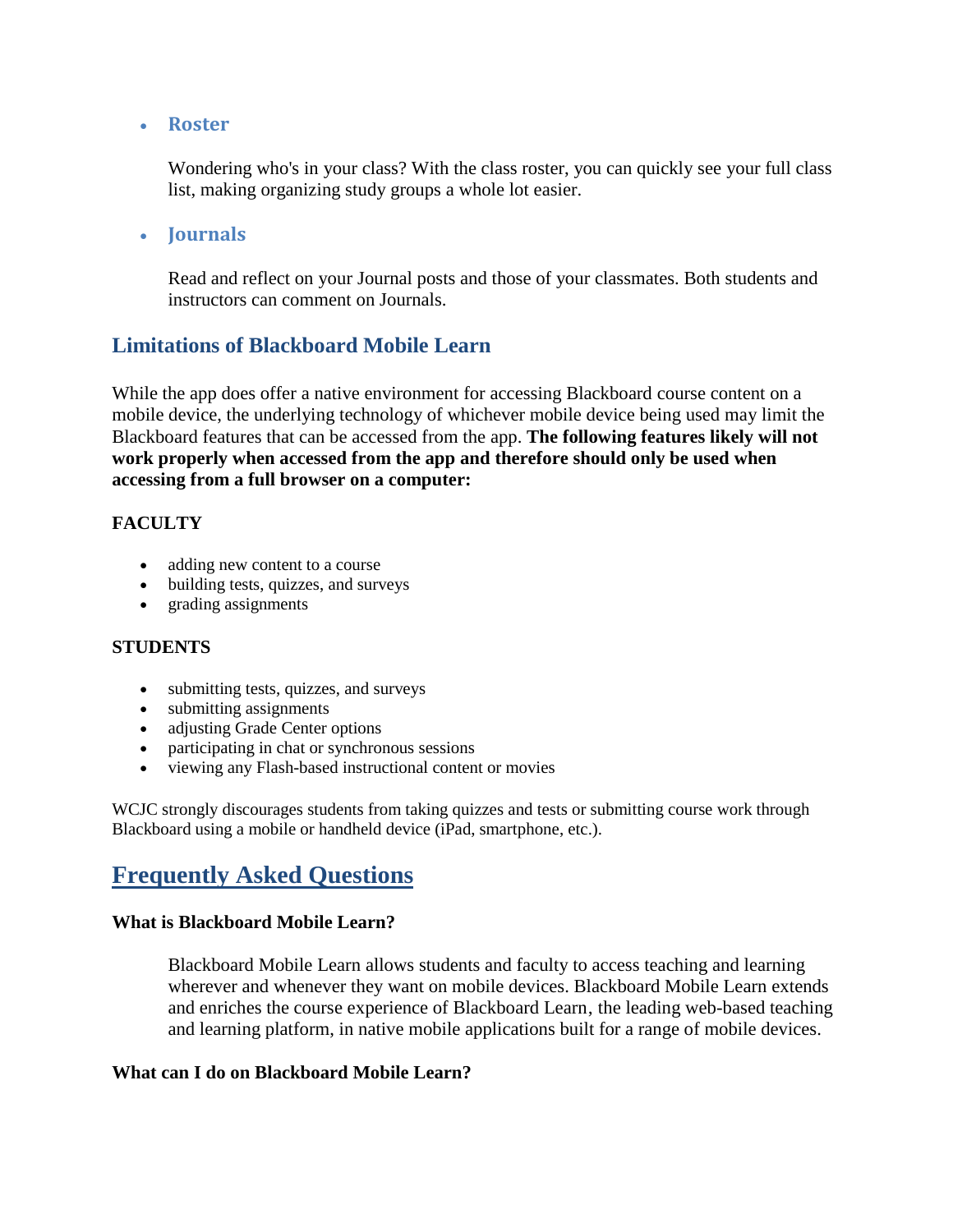Blackboard Mobile Learn allows you to access your Blackboard courses and organizations through a mobile device. This includes both viewing these areas as well as posting back to them in key areas including Announcements, Discussion Boards, Blogs and Journals.

#### **Which devices are supported by Blackboard Mobile Learn?**

Blackboard Mobile Learn is available on any Android, Apple, and Blackberry mobile device.

#### **How do I get Blackboard Mobile Learn on my device?**

Go to the application store for your device and search for Blackboard Mobile Learn. From there you can download the application for free and start accessing your courses on Blackboard.

#### **Is there a charge for Blackboard Mobile Learn?**

Blackboard Mobile Learn is free to end users. Go to the application store for your device and search for Blackboard Mobile Learn to get started.

#### **Where can I get more information or help with Blackboard Mobile Learn?**

For more information on Blackboard Mobile Learn, visit the [Blackboard Mobile Learn](http://www.blackboard.com/Mobile/Mobile-Learn.aspx)  [website.](http://www.blackboard.com/Mobile/Mobile-Learn.aspx)

For help using Blackboard Mobile Learn, browse or search the [Blackboard Mobile Learn](http://help.blackboardmobile.com/)  [Help website](http://help.blackboardmobile.com/)

## **Blackboard Mobile Learn Download Instructions**

#### **iPad Instructions**

- 1. Go to the iTunes Application Store either on your iPad or laptop.
- 2. Search for Blackboard Mobile Learn or [click here](http://itunes.apple.com/us/app/blackboard-mobile-learn/id364252826?mt=8) to go directly to it.
- 3. Download the free Blackboard Mobile Learn app.
- 4. If you download the app onto a laptop, sync your iPhone with your laptop.
- 5. Open the app and enter your school's name in the field provided.
- 6. Login using your personal credentials.

#### **iPhone Instructions**

- 1. Go to the iTunes Application Store either on your iPhone or laptop.
- 2. Search for Blackboard Mobile Learn or [click here](http://itunes.apple.com/us/app/blackboard-mobile-learn-for/id376413870?mt=8) to go directly to it.